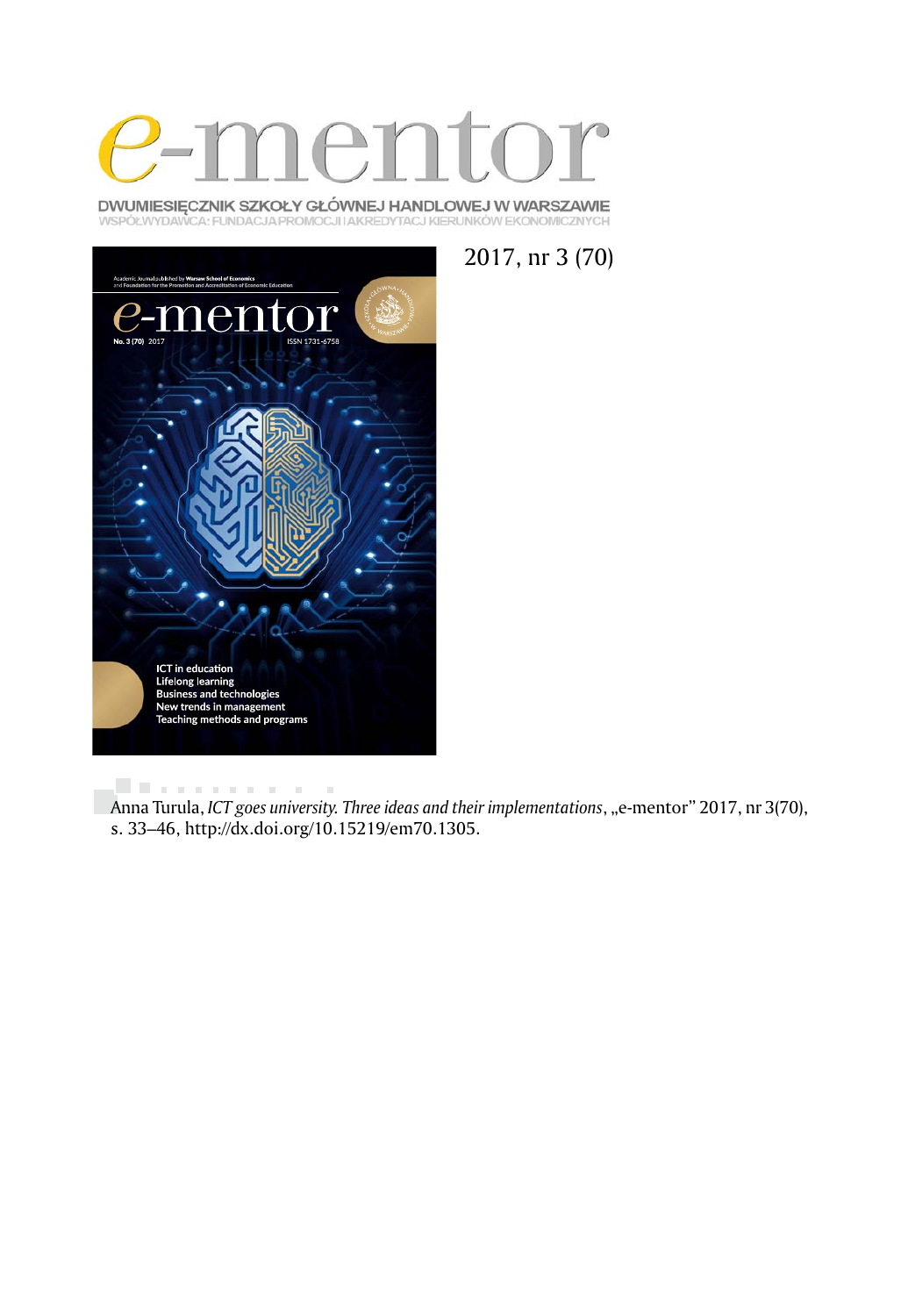

# ICT goes university. Three ideas and their implementations

*Anna Turula*

*University education can truly be called up-to-date as long as there is coherence between the novelty of the technologies used and the modernity of the teaching philosophy, methods and techniques applied (Turula, 2014, pp. 45–63). This coherence can be best understood if we assume a nonreductionist approach to the mutual influences between technology and education (Turula, 2014, pp. 45–63, 2016, pp. 47–60).* 

Operating online in the digital world with its interconnections and flattened hierarchies, we should teach in ways that result in knowledge constructed in dialogue rather than transmitted from the teacher to the students. This implies education that is democratic (the hierarchies are flattened) and open (the walls of the university are thin; cf. Richardson & Mancabelli, 2011). At the same time it is important to emphasize that this influence of the digital (the interconnected world) on the educational is far from unidirectional. Dialogic education of unprecedented proportions and outreach capacity is possible owing to new technologies. Yet, at the same time, the teaching philosophy shapes the ICT context, by making us choose the environments and tools that best suit our pedagogical aims. Such shaping often goes beyond the mere choice of pedagogical means. The influence pedagogy exerts on new tech goes as far as the creative adaptation of available applications and their innovative affordancing. All in all, new technology and pedagogy should form a symbiotic relationship, ongoing and dynamic, adapting to the changing reality through the different facets of their mutual influence.

The three pedagogical solutions described in this article – blended tutoring, online intercultural exchanges and the flipped classroom – capitalize on the symbiosis between pedagogy and new technologies. The cornerstone of each is the previously mentioned belief that education should be dialogic and result in meaning construction rather than transmission. It should also make the walls of the university thin in the way described above, without time or place constraints, enabling encounters with people from different cultural backgrounds. Education of this kind should be carried out in a climate of trust, encouraging a free exchange of ideas and promoting critical

thinking. This model of learning is called a community of inquiry (CoI) (Garrison et al., 1999), and rests on three different presences: the social (climate), the cognitive (critical thinking) and the teaching (efforts of the educator aimed insuring the first two presences). All three pedagogical solutions described aim at establishing such a CoI.

Firstly, these solutions stem from the assumption that while learning from and with other people, we need to intersperse *together* moments with *alone*  moments. During the former, we bounce ideas off of other people and we have a kind of viewpoint rehearsal: we defend and maintain – or change – our opinions based on the lessons learned in ways much more complex and richer than when studying on our own. We also practice our discussion skills. When on our own, we have the time and the opportunity to reflect and to consult the relevant literature and other resources.

Secondly and equally importantly, the three pedagogical solutions presented are based on a conviction that learning should be facilitated as well as difficilitated. This means that while the role of the teacher is mainly about creating an environment that stimulates cognitive and social activities, it is also important that s/he plans tasks in a way that challenges the learners and pushes them out of their intellectual comfort zone. To fall back on the classics, this means the Socratic method, combining maieutics with elenctics.

The effective functioning of a modern CoI is reinforced by the use of new technologies. These technologies allow dialogue to cross various boundaries, by removing time and place constraints. They smoothly combine *together* and *alone* moments, by offering both CMC (computer mediated communication) and ACMC (asynchronous computer mediated communication) options, as well as by giving unlimited access to various resources. And finally, these technologies individualize education in ways unavailable to traditional schooling. As demonstrated in this article, the three pedagogical solutions described lead to the establishment of a CoI by using new technologies to offer dialogic learning, facilitated and difficilitated, and to interweave the collaborative with the individual.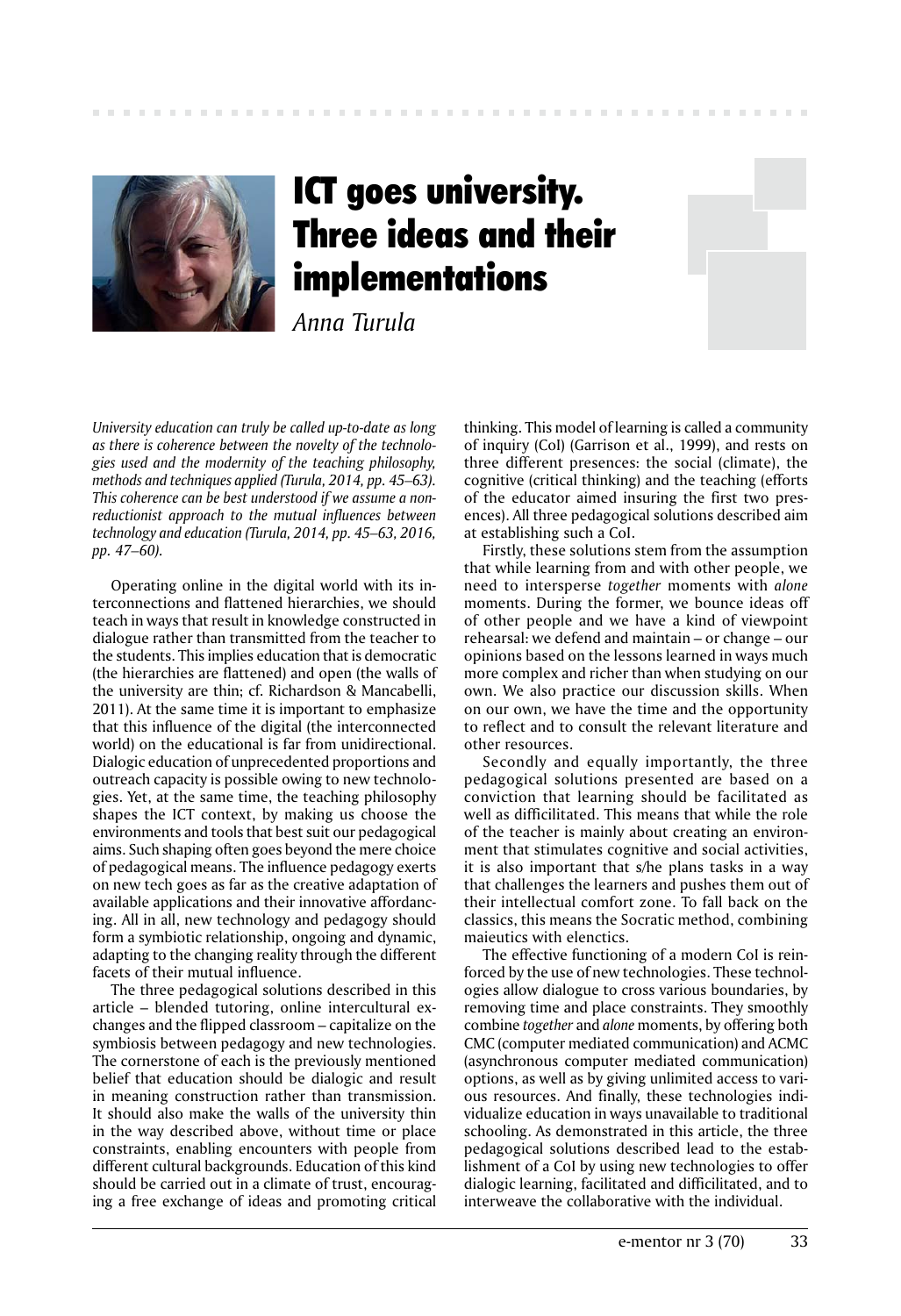# Blended tutoring: Introduction

In its classic Oxbridge form, which is used as a model here, tutoring<sup>1</sup> boils down to an individualized academic education, based on a series of essays the student writes and discusses with their tutor during one-on-one, face-to-face (f2f) meetings. It aims to educate students by challenging them to evaluate sources and make connections across themes and disciplines (Moore, 1968), think critically and independently (Palfreyman, 2002), and express their opinions confidently (Beck, 2007, pp. 13–17). As the author of this article argues in another publication (Turula, 2017), the critical thinking and courage required to argue one's point are best developed if the traditional mode is reinforced by new technologies. If blended, modes lend their particular strengths to the task while also compensating for other modes' weaknesses. F2f meetings are better at promoting the social presence of the tutor/tutee's CoI: direct contact generates more spontaneous interaction and creates a climate in which attentive listening and verbal and non-verbal feedback are common. This aligns with earlier research showing that social presence – of both the tutor and tutee – benefits from communicative immediacy (Garrison, 2011) and interpersonal relationships (Vaughan, Cleveland-Innes, & Garrison, 2013). On the other hand, cognitive presence appears to be more intense online, probably owing to the asynchronicity of interaction (Garrison, 2011).

Blended tutoring, like traditional tutoring, requires a preparatory phase in which the foundations of a micro-CoI are laid. The phase starts by the tutor getting to know the tutee's interests, both personal and academic, to mark the social presence of both the teacher and the student and to delineate the path along which the tutorials will proceed. This is best done in a conversation that takes place during a meeting between the tutor and the tutee. This traditional mode can be digitally enhanced: the student may be asked to blog, to record a short introductory video (with the use of *Mailvu*, *present.me* or another application), or to create an online portfolio (e.g., in *Mahara*), in order to present themselves to the teacher.

Based on what is shared – and learned – in the course of these pre-tutoring actions, the tutor prepares a plan of action. This instructional design may follow the ADDIE model, where all sessions are planned ahead, executed and only then reflected upon. In such a case, rubrics – such as the ones devised by one of Poland's chief proponent of tutoring, *Collegium Vratislaviense* (Table 1) – may be a good solution.

If the tutor opts for a more *agile* way of instructional design, the rubrics may be filled as the individual tutorials proceed, not only with the topic of each essay but also with the reading list or general direction of the instruction chosen, based on negotiation between the parties involved. These negotiations can take place between meetings, in an *ad hoc* way, via email, or with the use of one of a wide number of digital tools normally used for brainstorming/stormwriting, storing, discussing and evaluating ideas (using *Padlet*, *Dotstorming*, *Conceptboard*, *Google Drive*, etc.).

Once it is clear what general topic an individual series of tutorials will revolve around, the student may start their work on the first essay; work, which – when in progress – is independent of the tutor. This is why it is important to make sure beforehand that the student is sufficiently developed in the area of search and information literacies. If necessary – based on what needs in this area we diagnose – a number of steps may be taken in the following:

# Table 1. Tutoring rubrics

| Tutor (name)                     |                     |                |                     |
|----------------------------------|---------------------|----------------|---------------------|
| Tutee (name)                     |                     |                |                     |
| Area of knowledge                |                     |                |                     |
| Number and frequency of meetings |                     |                |                     |
| Planned effects (knowledge)      |                     |                |                     |
| Planned effects (skills)         |                     |                |                     |
| Planned effects (attitudes)      |                     |                |                     |
| Reading list                     |                     |                |                     |
| Tutorial 1                       | Outline of tutorial | Main questions | Topic of next essay |
| Tutorial                         | Outline of tutorial | Main questions | Topic of next essay |
| Notes                            |                     |                |                     |

Source: Collegium Wratislaviense (DATE), cw.edu.pl; used with permission.

. . . . . . . . . . 1 This is called *supervision* at Cambridge University.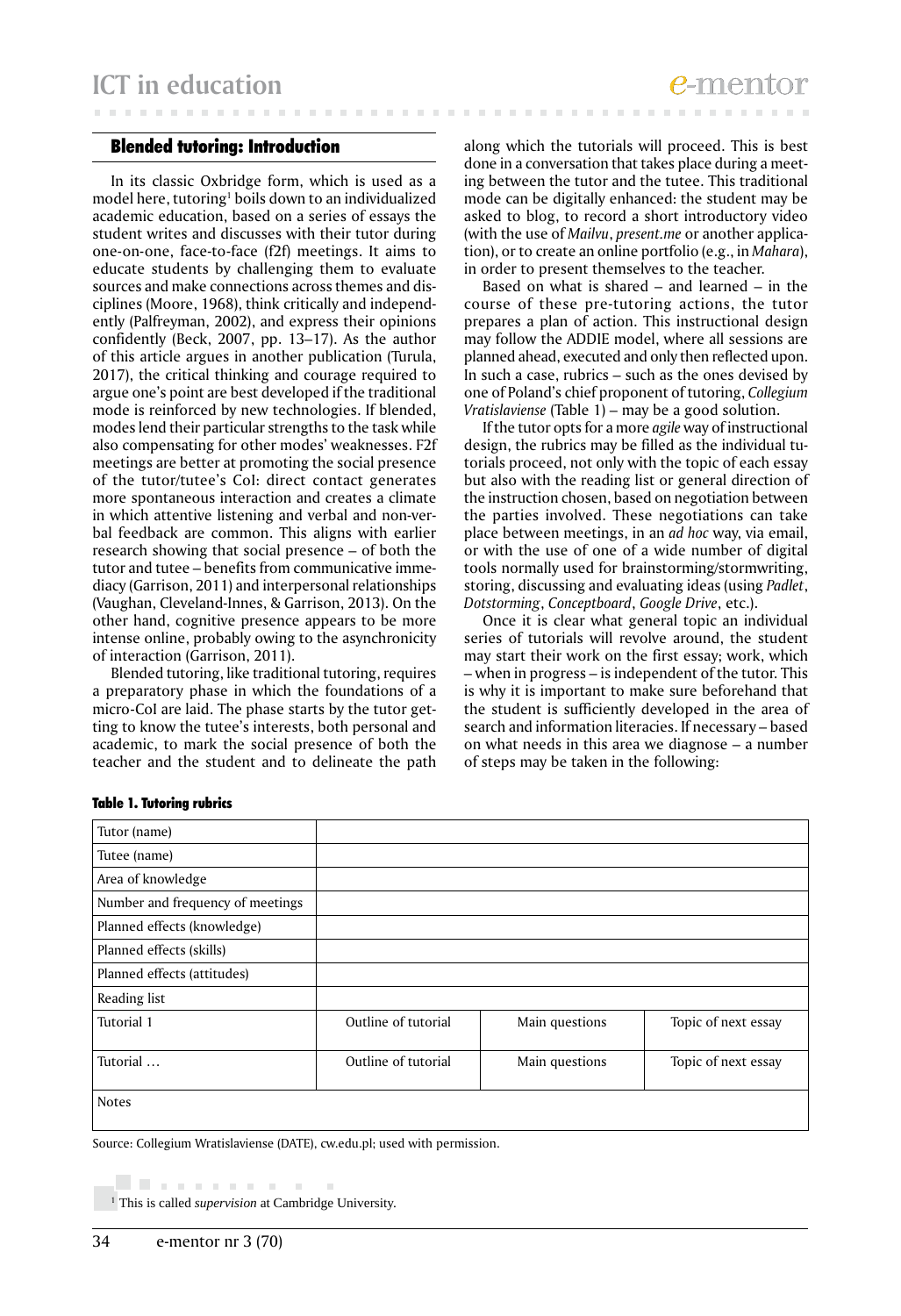- 1. search strategies of the tutee may be broadened and/or refined;
- *2. Google Scholar* search, with the use of the advanced functions the browser offers, can be recommended alongside regular online queries;
- 3. the benefits of setting up an account on *Academia.com*, *ResearchGate* or another site of this type can be pointed out to the tutee;
- 4. the ways of evaluating the quality of the publications found (number of citations; author's academic renown, the reputation of the journal, etc.) may be indicated.

Once the preparatory phase is closed, a series of tutorials can begin. In blended tutoring, it seems most appropriate to have the two modes, traditional and online, interspersed.

A traditional meeting between the tutor and the tutee lasts between 30-45 minutes. The time is more or less evenly allocated to two activities: reading the essay aloud (student) and a discussion of the work presented (student and teacher). During online tutorials, time constraints are not a factor (although it is good to limit the time of the on-essay interaction). The essay itself is shared with the tutor via the cloud (*Google Drive*, *Conceptboard* or one of the OS clouds: *iCloud*, *OneDrive*, etc.) and the ensuing discussion takes place asynchronously, with the use of the comment/ reply-to-comment function.

Based on the tutoring experience of the author, there are a number of recommendations that need to be made with reference to both tutoring modes.

Starting with the traditional scheme, it is important to take care of the positive climate of the meetings in which the student feels safe to both read the essay aloud (this, at least initially, appears to be extremely stressful) and defend their point of view. This is why the challenges presented to the student, which are part and parcel of the method, should never involve too much pressure or confrontation. Techniques that are recommended here include scaffolding, modeling,

Figure 1. An insight to an in-cloud tutorial

prompting, active listening, co-generative dialogue, and frequent, active feedback (for more detail cf. Harris, Freeman, & Aerni, 2009, pp. 23–39; VanLehn, 2011, pp. 197–221; Cramp, 2011, pp. 113–124; Johnson & Harreld, 2012, pp. 361–378; Bashan & Hosblat, 2012). Additionally, the tutor should always remember that it is the student – and not the teacher – that is the central figure in each tutorial. This recommendation, applicable to both tutoring modes, is particularly important in the f2f meetings. The fact that they happen in real time and, as such, are more difficult to control, makes it more likely that the teacher will dominate the meeting both cognitively and in terms of talking time, especially if s/he generally has a certain propensity for being verbose (cf. Turula, 2017). This is why, when in the traditional tutoring mode, it is particularly important to operate within self-imposed limits. Such limits are more easily set if the tutor (i) reads the essay before the meeting, (ii) drafts a set of potential questions, and (iii) learns to tolerate silence that may follow the questions s/he asks.

In the online tutorial, one of the challenges is accounting for sensory deprivation. Where non-verbal communication (facial expressions, body language) aids communication during a direct tutoring session, the online meeting requires other skills and strategies. The two most important ones include (i) precision and clarity of communication (the questions asked need to be to the point and worded according to the intellectual discipline) and (ii) a kind of ambient awareness (a sense/ability to empathize, which helps the tutor identify cognitive problems that the student may face, as well as the student's true intentions). The latter is crucial considering the impoverished social presence that may make each side prone to reading too much into what has been written by the other ("the other party is rude/insensitive/etc."). The recommendation here is to try to always assume good will on the other side (unless you are 100% certain there is none). Another challenge, which may result from

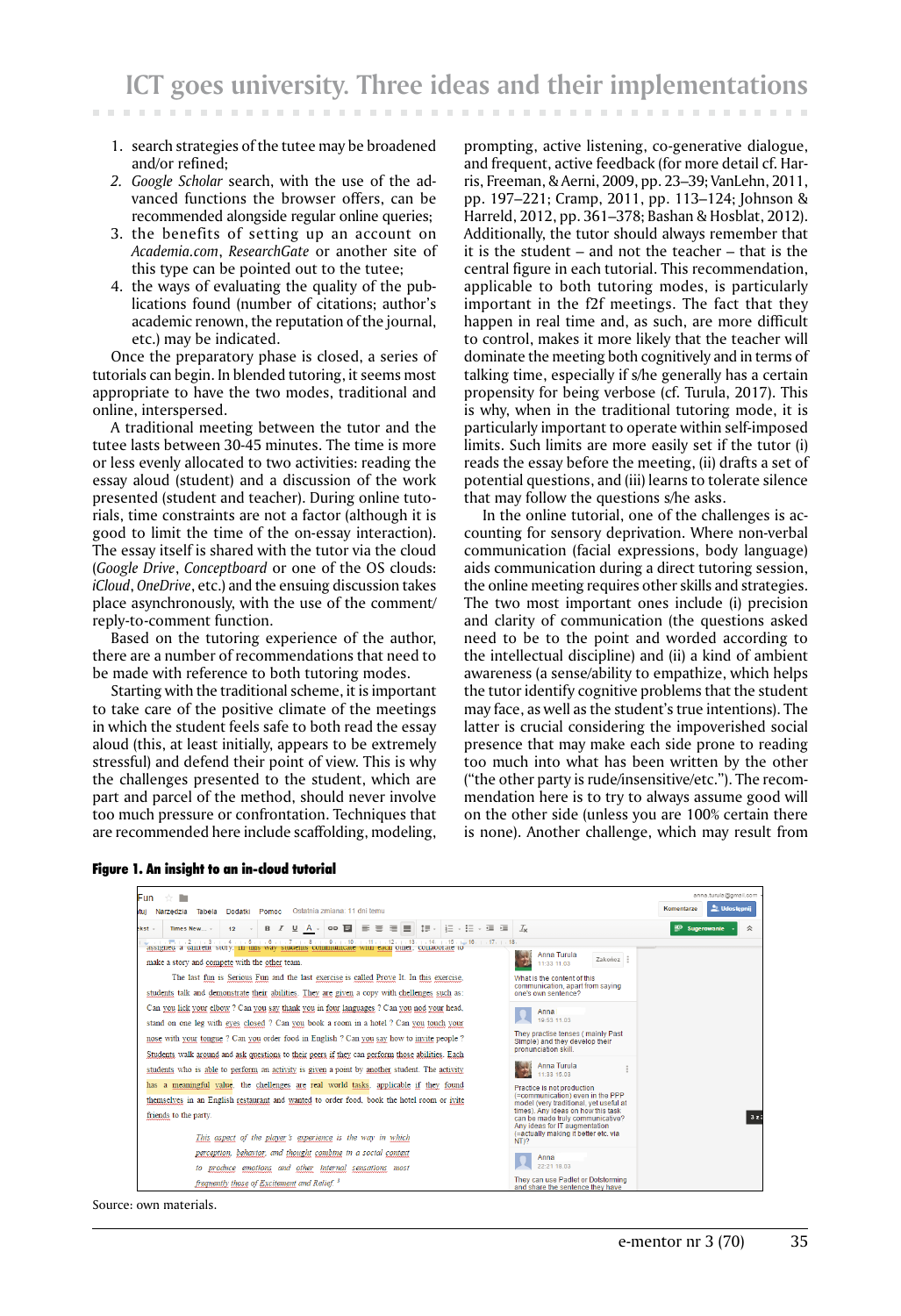physical distance, is insufficient student motivation for participation or a tendency to procrastinate. The best course of action is to agree that the tutor asks their first questions as soon as the essay is shared, and that the first answers are due within 2–3 days; setting a time frame (e.g., two weeks) for work on a particular essay is also important.

Finally, in both tutoring modes, it is crucial to make the educational endeavor dialogic by asking the right questions and by asking them in a way that makes learning most effective. The Socratic method fulfills these two requirements. It combines the maieutics – the teacher as the midwife in the process of birth of knowledge, or the facilitator – with the elenctics – the teacher as someone who pushes the student out of their comfort zone, or the difficilitator. A sample of such a dialogue is presented below (Socratic questions underlined):

> *Student: I came up with an idea of a WebQuest: students choose an English-speaking country of their choice and for each class they are to prepare information about different spheres, for example food, education, geography, etc. They collect information during the whole semester and they present it at the end of the semester with a presentation about the country. Do you think that it would a good WebQuest?*

> *Tutor: The WebQuest you propose – it's potentially a good idea. However, there is a question to be answered: In what way will reading about all those different areas of life in a country be meaningful to the learners? Where is the real-life element? And pls don't get me wrong -- real life does not need to have this pragmatic association (me buying a laptop). There are different (50 perhaps :-)) shades of meaning: people value learning as such; people want to be seen as knowledgeable; people are interested in cultures; etc. In what way will your WebQuest be meaningful? Can you make it even more real-life? Student: I've thought about your comments and I think that it would be a good idea to add telecollaboration. Just as we are doing. It could be risky, for various reasons, but it would be meaningful then, wouldn't it?*

> *Tutor: Telecollaboration is always worth including :-) The question would be: how, exactly, would you incorporate it into your WebQuest?*

# Blended tutoring: Case study

Tutee (T) took part in a series of four tutorials held with each of the nine students participating in an MA seminar that was facilitated as part of the a teacher training program offered in the English Studies Department of the Pedagogical University in Krakow, Poland, between February and June, 2014. T was a 23-yearold woman, reflective, rather shy and not particularly eloquent. At the same time, she proved to be a very diligent student: no f2f tutorial was cancelled, and the online discussions were fluent and timely. T decided to concentrate on a relationship between gamifying a language course and student motivation for her MA thesis. A number of essay topics were suggested by the tutor via email, out of which two were chosen for the first two essays (topics 1 and 2); the other two (3 and 4) were the result of in-meeting negotiation between the teacher and the student (Table 2).

All four tutorials were recorded: the traditional meetings were audio-recorded and transcribed, and the written comments in Google Drive were saved to a separate document. Both provided research material for this research, whereby the following observations can be made (for a detailed discussion see Turula, forthcoming):

- The student's participation, in terms of word count, was much higher in the f2f meetings. However, when considered as a ratio of the total word count of the meetings, her proportional share of the dialogue was more substantial online.
- Being less verbose and more balanced in terms of teacher/student participation, the online tutorials appear to have led to more advanced levels of critical thinking.
- The social presence of both the tutor and tutee was more intense and more diverse in the traditional meeting.

Casual conversations with the student held during (especially towards the end of) each f2f tutorial also showed that T generally appreciated the f2f method. The one-on-one mode gave her the impression that the time was devoted to her exclusively; she also spoke favorably about the Socratic method. However, this method was also anxiety inducing for the tutee.

| <b>Topic</b>                                                                                                                                                                                    |
|-------------------------------------------------------------------------------------------------------------------------------------------------------------------------------------------------|
| Look at different theories of motivation (integrative/instrumental; intrinsic/extrinsic/goal theories)<br>and decide which of them best explains motivation-building described in this article. |
| The concept of gamification and its influence on students' motivation.                                                                                                                          |
| Look at the goal theories of motivation (with special regard to achievement goals) and look for linking<br>points between them and competency-based learning.                                   |
| Look at the PERMA model or 4 keys to fun (links below) and decide how they relate to competency-<br>based learning.                                                                             |
|                                                                                                                                                                                                 |

### Table 2. Essay topics for Tutee (T)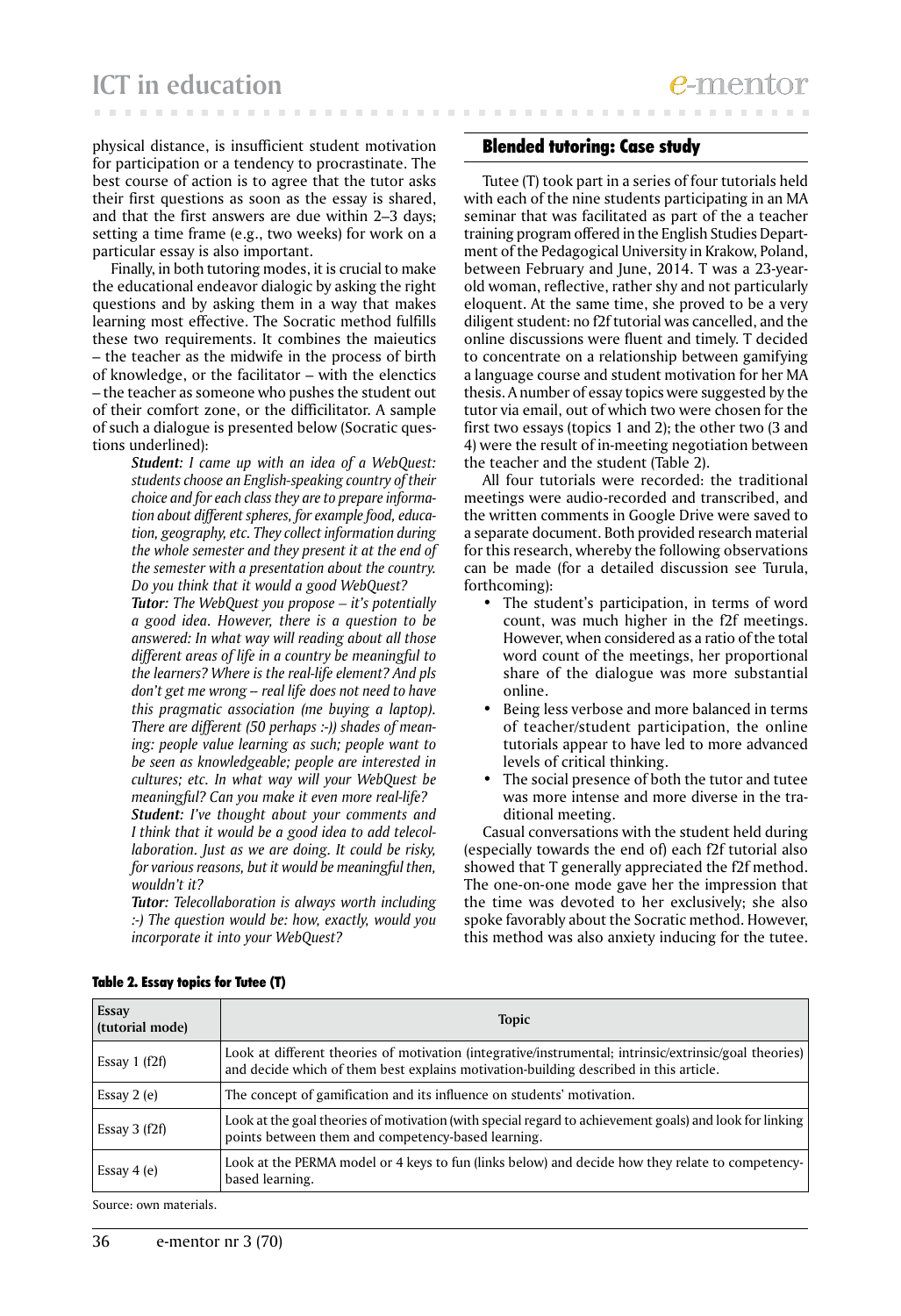While she admitted the question mode of teacherstudent interaction helped her continue and deepen her reasoning, it also left her with a feeling that she was not getting enough explicit feedback on her work. Consequently, she was unsure if the direction she had chosen was the right one and if she was making sufficient progress on her thesis.

# **Discussion**

Based on the research results (Turula, 2017, forthcoming), as well as on the observations made during the author's 3-year experience with blended tutoring, the bended format is quite successful. It allows two modes – traditional and online – to complement each other. As mentioned previously, while f2f meetings create a climate of trust and build a personalized relationship between the teacher and student, the digital tutorials promote further reflection and critical thinking. This seems to be particularly important in the case of students like  $T - s$ hy and rather silent – who, if exposed to f2f tutorials alone, might not have their fair share of dialogue.

In light of the above, the blended method is recommended as a method that helps facilitate and difficilitate an academic writing class through dialogue and that is effective in establishing cognitive and social presence in the micro-CoI formed by the tutor and his/her tutee(s). The way the method's essence (cf. Moore, 1968; Palfreyman 2002; Beck 2007, pp. 13–17) is translated into educational practice is enhanced with the use of new technologies: the hybrid format of the class interweaves the direct and online modes of tuition, which reinforce and supplement each other.

When it comes to student anxieties such as the one reported in the case study, they are probably the result of the educational culture the students are used to: the culture where the teacher has authority and control. Much as we might wish to reform this by encouraging more learner autonomy, we cannot ignore the apprehensions of students whose experience of academic independence is limited. This is

why some steps need to be taken to accommodate the needs of the student. In response to T's concerns about her progress on her thesis, a reparatory scheme was devised. T was asked to select one essay from the pool of four she had written. This essay was subject to careful screening by the tutor and the content and form were given comments that contained evaluation and suggestions for improvement, rather than questions. This gave the student a sense of security because she had received detailed feedback on her written work pertaining to the standards set for a MA thesis by the university.

# Online intercultural exchanges (OIEs): introduction

According to O'Dowd (2011), an online intercultural exchange (also called telecollaboration) is "the application of online communication tools to bring together classes of language learners in geographically distant locations to develop their foreign language skills and intercultural competence through collaborative tasks and project work" (p. 342), and is first and foremost aimed at "[the reflection] on [the students'] own culture or their stereotypical views of the target culture" (p. 344).

Task design is strongly emphasized in telecollaboration (Kurek & Müller-Hartmann, 2017, pp. 7–20). This is particularly important because, as noted by O'Dowd & Ware (2009, pp. 173–188), most online intercultural exchanges are task-based and observe the following task sequencing: information exchange, comparison and analysis, and collaboration. As O'Dowd and Ware (2009, p. 178) point out, this "combination of task types can expose learners gradually to different aspects of intercultural communication".

A good framework to rely on in task design is the one presented below (Kurek & Turula, 2013), following the task modes defined by O'Dowd and Ware (2009, pp. 173–188).

Examples of tasks and task sequences can be found

| <b>Stage</b><br>Week (W) | <b>Task</b>                               | <b>Tools</b>                                                   | Type of task                                   |
|--------------------------|-------------------------------------------|----------------------------------------------------------------|------------------------------------------------|
| Stage 1<br>$W: 1-3$      | Group presentation                        | Prezi, SlideRocket, Glogster,<br>Screencast-O-matic, PodOmatic | Information exchange                           |
| Stage 2a<br>$W: 4-5$     | First draft of pedagogical task           | Blog, wiki, podcast, etc.                                      | Creation of product                            |
| Stage 2b<br>$W: 6-7$     | Feedback on task from<br>partnering group | Publishing tools                                               | Comparison and analysis                        |
| Stage 2c<br>W: 8–9       | Task improvement based on<br>feedback     | Student choice                                                 | Creation of product                            |
| Stage 3<br>$W: 10-11$    | Task execution (partnering<br>group)      | As in task                                                     | Creation of product                            |
| Stage 4<br>$W: 12-13$    | Evaluation                                | Publishing/presentation tools                                  | Comparison and analysis/creation<br>of product |

# Table 3. Task sequencing in online intercultural exchanges

Source: Kurek and Turula (2013); used with permission.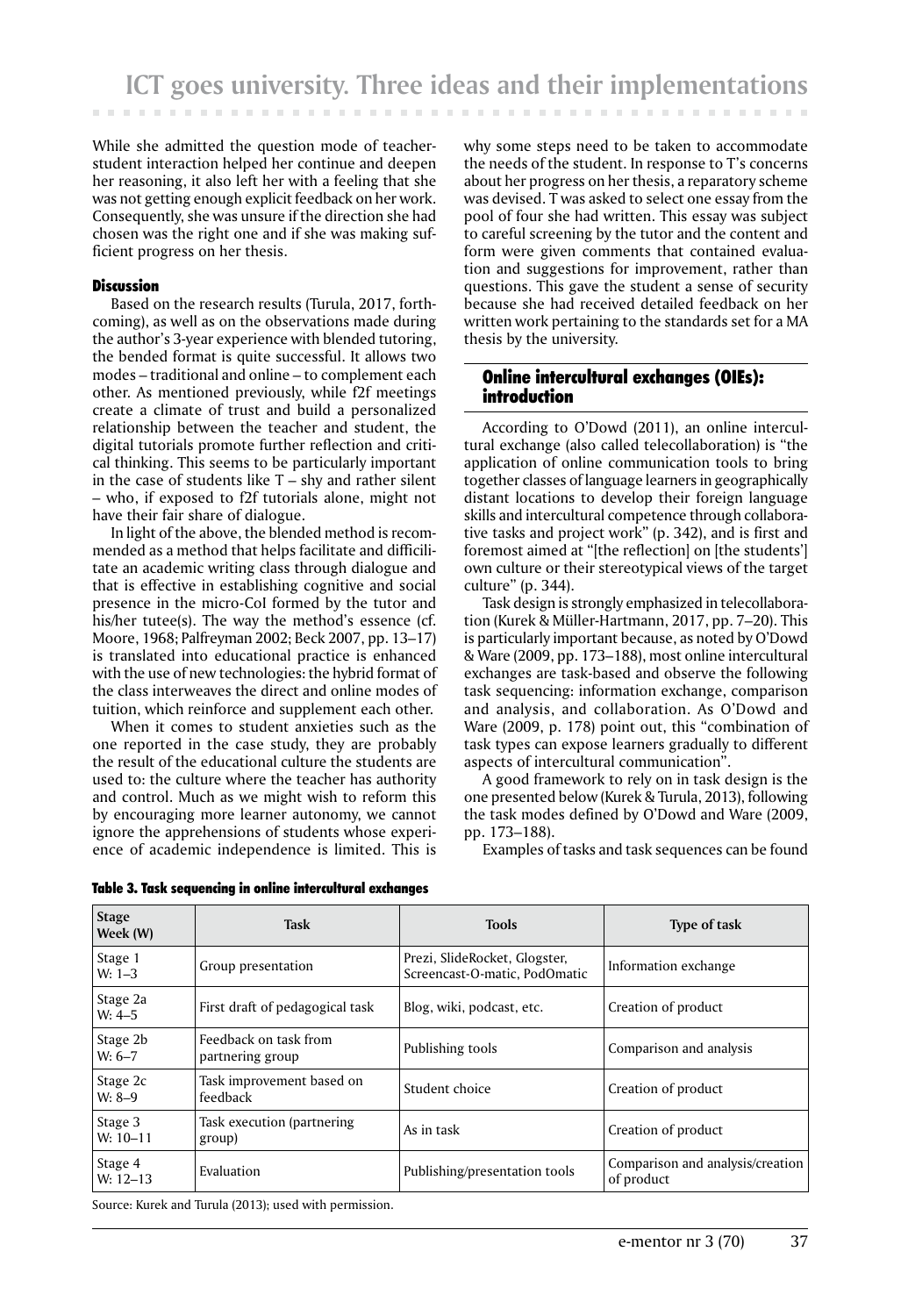in a number of publications and at uni-collaboration. eu (the *Tasks* tab), a webpage set up as part of the INTENT project, whose aim was to investigate and popularize telecollaboration (Figure 2).

Apart from their focus on task design, teachers who wish to embark on an online intercultural exchange need to be aware of a number of factors.

Telecollaboration starts long before the students of the partnering institutions are involved in it, and it initially takes place between the teachers facilitating it. Frequently, this relies on a long-term professional partnership and is another one in a series of exchanges. However, if one is new to online intercultural exchanges, it is necessary to shop around first. A good lead to follow in this respect is relying on one's own international academic contacts, such as the ones established during *Erasmus* exchanges. Another option is to start an account on the uni-telecollaboration.eu website and look for partners there (see the *Partners* tab). Teachers who are experienced in telecollaboration agree that the best results usually come from meeting in person prior to the exchange. This is an important, but by no means indispensable, factor for a successful exchange.

The first step in the preparatory, teacher-to-teacher phase is agreeing on the theme of the exchange, the relevant tasks, their sequence and chronology, and the necessary technicalities: the form, time and frequency of the intergroup contact, as well as its mode (CMC, ACMC or both). During these arrangements, it is extremely important to make sure that (i) all teachers involved are on the same page in terms of the interpretation of the theme and aim(s) of telecollaboration, (ii) the task instructions are agreed upon and formulated clearly, (iii) the task sequence and chronology accommodate the warm-up phase (the students must be given time and opportunity to process the complexity of the undertaking, they introduce themselves to their partners and get to know them, and the digital literacy of both groups must be accounted for), (iv) the in-class phases for all groups are synchronized and the activities in each classroom, in between the intergroup phases, are uniform in the sense of telecollaboration philosophy and objectives, (v) there is sufficient awareness of and sensitivity to the different communicative styles represented in the exchange by the cultures involved, and the established netiquette caters to cultural differences, and (vi) there is an agreed-upon procedure for conflict resolution.

Once the exchange commences, all teachers need to carefully monitor what is happening in their classrooms and resolve any problems that appear in the course of the telecollaborative activities between the students. As mentioned above, the latter procedure should be subject to prior agreement. At the same time, each teacher needs to take into consideration the local traditions and standards. For example, in some cultures it may be better if the teacher intervenes in the case of a misunderstanding/conflict; in others, especially in the so-called cultures of honor, things may best be left in the hands of the students. In any case, the teachers should encourage students to be explicit about their expectations regarding ontask contacts – their frequency, quality and emergency procedures – and to agree on a code of conduct. However, all measures need to be taken with full



Figure 2. The webpage of the INTENT project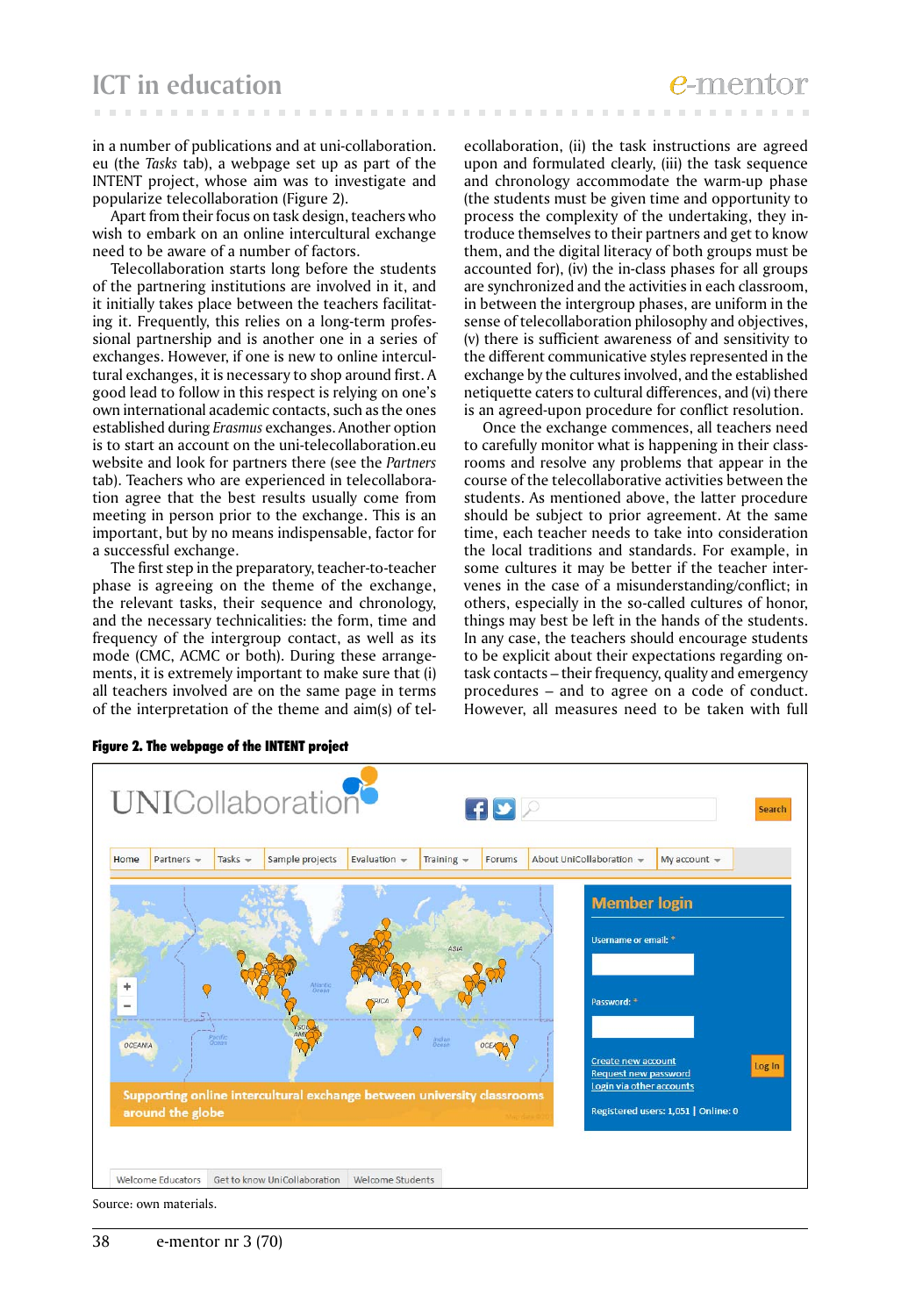awareness of the dynamicity and unpredictability of the exchange. This can be a real challenge but, at the same time, dynamicity and unpredictability is what makes telecollaboration special.

### Online intercultural exchange: case study

The online intercultural exchange described here took place in November and December, 2016. The participants were students of the English Studies program from two universities: the Pedagogical University, Krakow, Poland and Pädagogische Hochschule, Freiburg, Germany. The Polish group consisted of 20 people, 19 Kraków students and one Erasmus student from the University of York, UK. The German group incorporated 22 students, all German.

The exchange did not have a specified theme. It revolved around a well-defined task to be carried out in small international teams (two Krakow students  $+$ two to three Freiburg students). The task consisted of a collaborative production of a 5-minute clip about an aspect of culture chosen by the group. The students were instructed to choose a problem and examine it comparatively for both contexts (Polish and German).

During the Krakow-Freiburg telecollaboration the following seven stages were distinguished:

**Stage 1.** Introductions. Each student was asked to prepare a 1-minute video presentation of him/herself as a person and a student. The presentations were made with the use of various tools, mostly *PowerPoint* slideshows captured with *Screencast-O-matic*. They were shared on a *Padlet* wall specifically created for the sake of the exchange.

**Stage 2.** Getting to know each other. The students from both groups watched each other's presentations. The viewing mode established for this activity was as follows: each student from a local group was assigned one person from the partnering group, watched his/

her video and introduced this person to the other members of the local group in a f2f meeting. After that, students in small local groups noted the aspects of culture mentioned in the videos that they saw as interesting investigation material for the main task of the exchange (the 5-minute clip, see above).

**Stage 3.** Selecting task focus. In another f2f class, groups of students proposed themes that they would be willing to work on during the main task stage. The proposals were placed on another *Padlet* wall. There were no limitations on how many themes each local group could propose. Then the students were asked to indicate the three topics they liked the most. Based on this vote of preference, small international groups were selected: German and Polish students who wanted to work on the same topic were put together. In this way 10 small international groups were formed, each consisting of four to five members. The 10 themes selected for investigation in the task stage are presented in Figure 3.

**Stage 4.** Socializing. Before the small international groups were asked to launch their task-focused work, they were encouraged to establish themselves as a group by agreeing on and trying out different communication channels and getting to know each other better. To facilitate this stage and encourage personal communication, each group was asked to invent a team name.

**Stage 5.** Pro-task planning. During this stage, students in 10 international groups were asked to plan the task phase for their group. In doing so, they were supposed to address different aspects of task execution: timing, role assignment, and procedure. They also prepared mini-studies to be implemented for the purpose of providing data for the presentation and analysis for their clips; these data illustrated the aspect of culture each group had chosen to investigate.



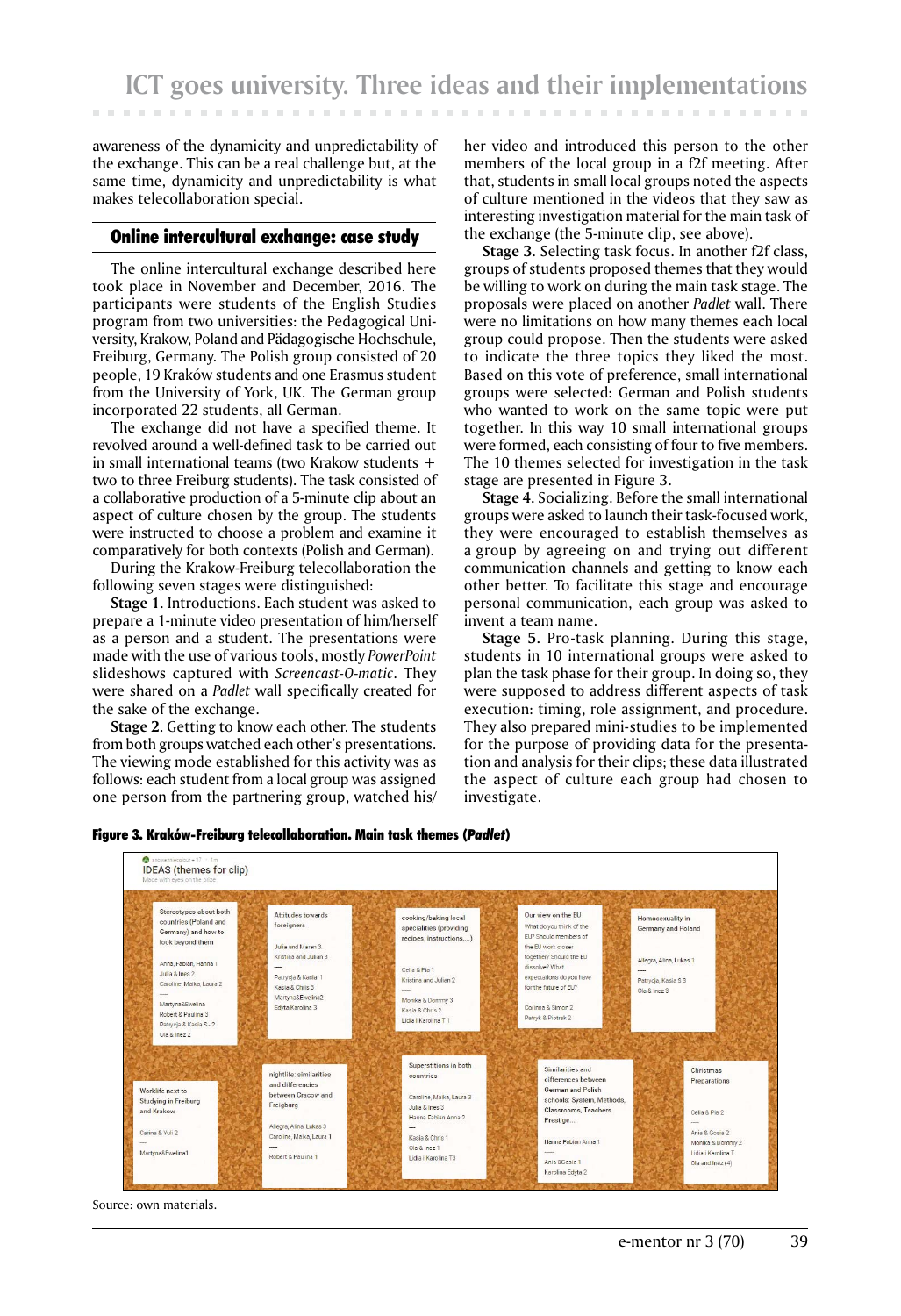Figure 4. Main task clips shared via *Padlet*



 $\sim$ 

**COLLECT**  $\sim$   $\sim$  10  $\pm$ 

Source: own materials.

**Stage 6.** Task execution. Stages 5 and 6 were accompanied by weekly f2f in-class meetings, where students were asked to report on the progress of their work. Different exchange-related problems were also discussed and remedied.

**Stage 7.** Task presentation and evaluation. This stage was implemented in both groups during their last class in December. Both Krakow and Freiburg students watched all 10 clips – shared on yet another *Padlet* wall – and discussed them. Additionally, each group received written feedback from their teacher after class.

# **Discussion**

The online intercultural exchange presented here can be described as highly coherent: each stage was based on the previous phase and capitalized on it. It was also a very challenging undertaking for the students, who were responsible for the planning, management and evaluation of the entire process and its outcomes. It is important to emphasize that fact that all of the groups met the deadline and prepared interesting and valuable video materials. Finally, it offered a lot of opportunities (intro clips, on-task work) to gain insight into another culture.

In view of all this, the Krakow-Freiburg exchange was an instance of establishing a modern CoI with the help of new technologies. First, the tools selected for the telecollaboration (*Padlet*, but also different tools chosen by the students: *Google Drive*, *Facebook groups*) appear to have been well chosen. They facilitated dialogue which, owing to the fact that it revolved around a challenging task, offered many opportunities for learning intercultural, social, and academic skills, such as research, analysis and discussion (including

reaching compromise across different boundaries). Second, task execution in most teams resulted in establishing a positive social climate and good group dynamics. Finally, the telecollaboration described was also a pedagogical success in the area of long-distance project work: the students from both universities learned it first-hand, in action, and succeeded in completing their task.

The Krakow-Freiburg exchange also had a few weaknesses, which are discussed below together with potential measures that can be taken to avoid such problems.

First and foremost, the task execution stage (which lasted 3 weeks) turned out to be too short. The research needed to collect data for the presentations was laborious and time-consuming. As a result, the students complained about the haste that, as they saw it, affected the quality of both the process and the products of telecollaboration. This is why the on-task phase will be longer if the telecollaboration scenario presented here is implemented again.

Second, the main problem reported by the students, during in-class and online reports, was communication: its quality and frequency, as well as different expectations thereof. Therefore, it is necessary to emphasize a number of measures to be taken: a longer socializing phase and an encouragement of students to verbalize their expectations concerning communication at the very beginning of the exchange (to discuss expectations with their partners and agree on a code of conduct). Underscoring the importance of students sorting this out on their own is dictated by another observation: teams in which in-group problems were remedied by one of the teachers seemed to have slightly lost their social momentum.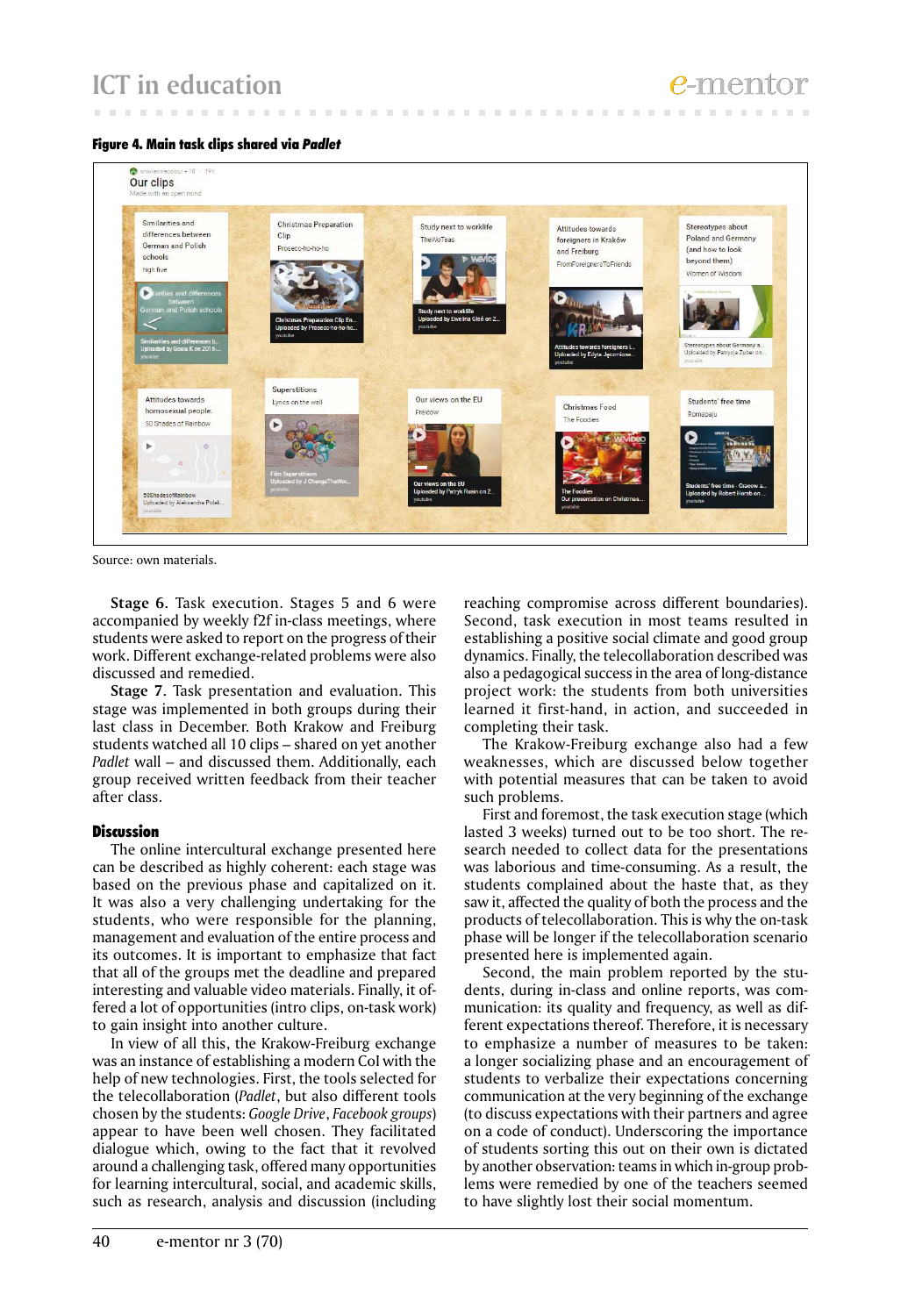All in all, online intercultural exchanges seem to be a highly recommendable form of academic education. They are challenging, they provide a context for project work in which there is real audience, and they raise cultural awareness and improve intercultural communicative competence by sensitizing the parties involved to the differences in perceptions, working styles and netiquette.

# Flipped university class: Introduction

Historically speaking, flipped learning can be traced to Bergmann and Sams (2012) and to the Khan Academy (Thompson, 2013). In both cases, the teachers (Bergmann & Sams, 2012; Khan, DATE) noticed that in-class time could be put to much better use if the lecture/theory/introductory part of the lesson is watched by the students at home, in the form of a video tutorial.

If one opts for the short and concise definition of the flipped class, the core of any flipped class – university classes included – is having the lecture/reading part at home and spending the at-school time doing what previously amounted to homework. Yet, if we do not want to stop at the level of the technique but delve into the philosophy behind it, it is important to keep in mind that flipping one's classes is primarily about combining individualization and collaboration, leaner independence and interdependence, and, most of all, experiential learning.

This is why each flipped class should be planned in such a way so as to maximize the above-mentioned outcomes. The at-home part should allow the students to learn at their own pace and at the time and place of their choice. The materials prepared by the teacher should appeal to a variety of learning styles (convergent/divergent, judging/perceiving, linear/networked) and be multimodal and diverse, to help the student stay focused and understand the concepts presented. At the same time, students should be encouraged to be more autonomous: to familiarize themselves with content other than that recommended by the teacher and to search and evaluate resources in terms of their reliability and utility vis à vis their educational interests and needs. The in-class time should be spent on students learning experientially by applying the knowledge gained at home in practical activities. In doing so, students can be allowed to learn *from* each other and – should they wish so; or should the teacher see it as beneficial – *with* each other, putting their joint expertise into creating products, either practical applications or mental models of what they have learned. The roles of the teacher are as guide a source of feedback, and, most importantly, the author of the tasks that contextualize each individual input as well as collaborative effort.

The philosophy of the flipped classroom, such as the one presented above, goes hand in hand with the design thinking model of education with its five stages: *discovery* (understanding), *focusing* (definition, interpretation), *imagining* (ideation), *prototyping*

(experimentation, presenting draft of problem solutions to a potential user), and *evolution* (trying, reflecting and sharing) (Barseghian, 2011; IDEO LCC, 2012).

Figure 5. Design thinking cycle



Source: own materials, informed by Barseghian (2011); IDEO LCC (2012).

In a class organized in accordance with the philosophy of the flipped classroom – relying on a combination of independence, interdependence and experiential learning – the at-home stage is devoted to discovery: acknowledging the challenge/question through familiarizing oneself with the materials prepared/recommended by the teacher, understanding the problem and deciding how it should be approached (based on independent research). If the materials to be studied are accompanied with questions that encourage interpretations, the *focusing* stage may commence at home. Focusing continues in the classroom, if the at-school phase opens with a sharing session in which students discuss their understanding of the issues at hand. Then, with a well-designed in-class task, the students go through the *imagining* phase, leading into the *prototyping* phase, in which they devise their answers to the problem and present them to the teacher (the "user") in a series of cyclical steps  $(1<sup>st</sup>$  draft–teacher feedback–improvement–revised draft–etc.). The final draft worked out by the students is submitted for evaluation, leading to the *evolution stage* in which the teacher offers overall feedback on the product. The students can act on this feedback to improve their work. This cycle is applicable to a number of academic assignments, from essays (written collaboratively in class based on reading done at home), through mental models of problems, to practical applications of knowledge gained (e.g., pedagogical tasks in teaching study programs, business plans in economic studies, designing technologies in engineering, etc.). Examples of assignments are presented in the case-study section below.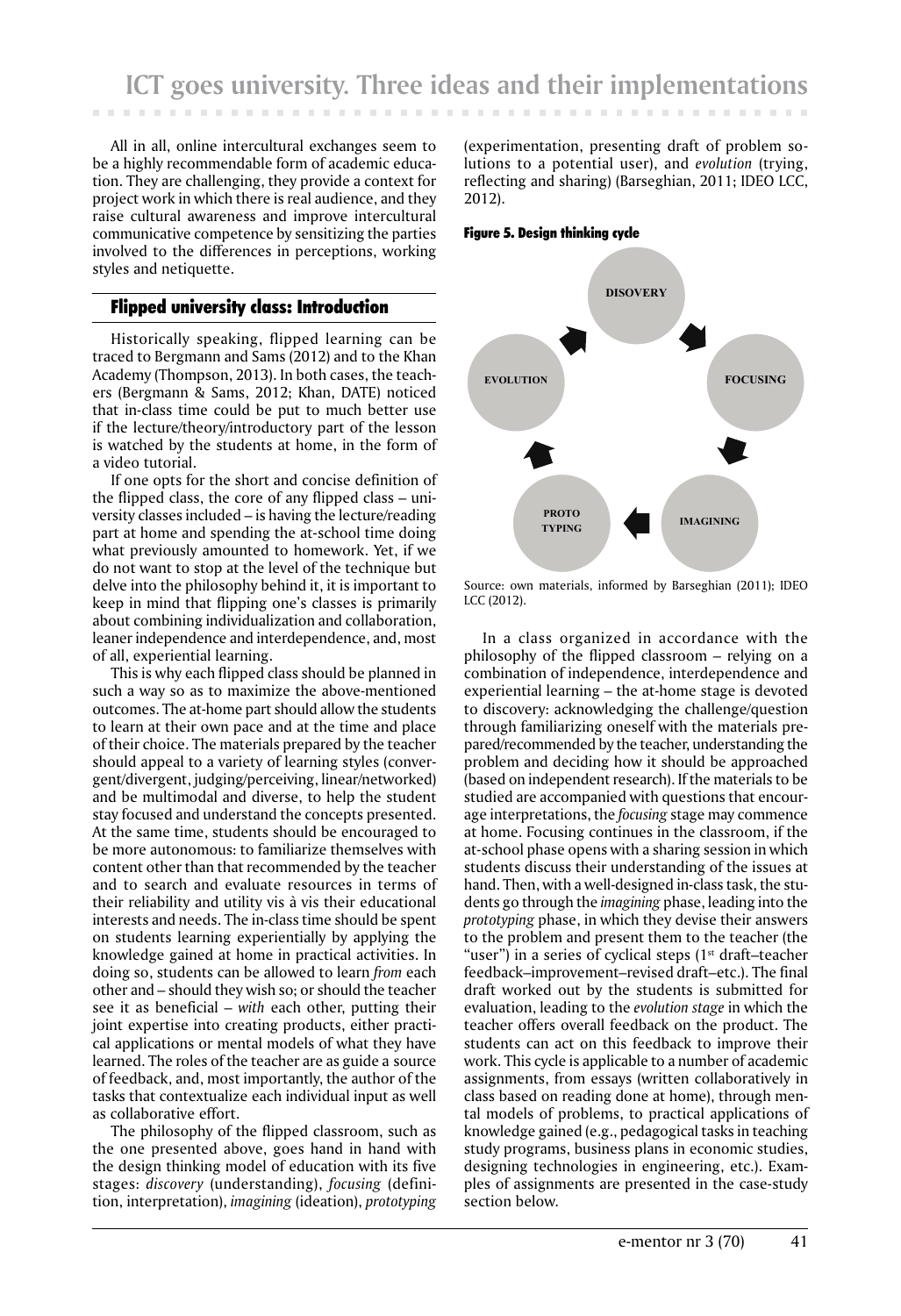Research shows the effectiveness of flipping, both for the students and the teacher. In a study carried out by Rose (2014), 88% of 450 teachers stated that flipping increased their job satisfaction, with 99% intending to continue using the model. In 80% of the classrooms investigated, students' attitudes to learning improved; in 67%, test results went up, especially those of weaker students. The study did not investigate the utility in higher education. Nevertheless, the data are encouraging. Combined with the results of studies pointing to the utility and effectiveness of design thinking in higher education (Matthews & Wrigley, 2011; Koria et al., 2011; Laakso & Clavert, 2014), research suggests that flipping is a pedagogical option worth considering in higher education.

# Flipped university: Case study

A course taught by the author of this article at the Pedagogical University in Krakow called *Individual differences in language learning, on- and offline* is an example of a flipped class in higher education.

This course is hosted on the university's Moodle platform and consists of seven modules, all organized in a similar way. The class is provided with a list of learning outcomes (1). The materials for the at-home study are then made available. The materials are divided between four groups into which all students are assigned at the onset of the course (2). The students

are asked to familiarize themselves with the materials before they attend class.

**CONTRACTOR**  $\sim$ 

As a result of materials being divided between groups, each student is equipped with only a quarter of the knowledge needed.2 This is why the in-class phase begins with sharing information studied at home, following Aronson's jigsaw class model.3 This phase is facilitated through a (series of) question(s) meant to channel student interpretations of the content (3); the sharing goes on in a space external to the Moodle course – *Padlet*, *Dotstorming*, *Google Drive*, etc. (4).

When this phase is completed, the knowledge gained at home is put together in groups and processed using the jigsaw mode and is then translated into a product. As this course is part of the EFL teachertraining program, the in-class tasks are related to language education. In the case presented above, it consisted of students' writing their own WebQuest (Figure 8).

The product can also be a mental model of connections between good and bad ways of learning, language-learning strategies and digital tools that are likely to promote the use of said strategies (Figure 9; example from another class).

As in-class activities follow the design-thinking model, the students – working collaboratively in each of the seven modules – are allowed to present their product to the teacher at different stages of its de-



Figure 6. Sample course module: materials for home study

 $\sim$ 

Source: own materials.

<u>. Die staans van die</u> <sup>2</sup> In the case of Class 2 (above), each of the four groups had to complete a different WebQuest about WebQuests – an activity familiarizing the participants with the idea of WebQuest and principles of writing a good one on their own (cf. www.WebQuest.org).

3 https://www.jigsaw.org/; in Class 2 this meant that comparing ideas drawn from four different WebQuests.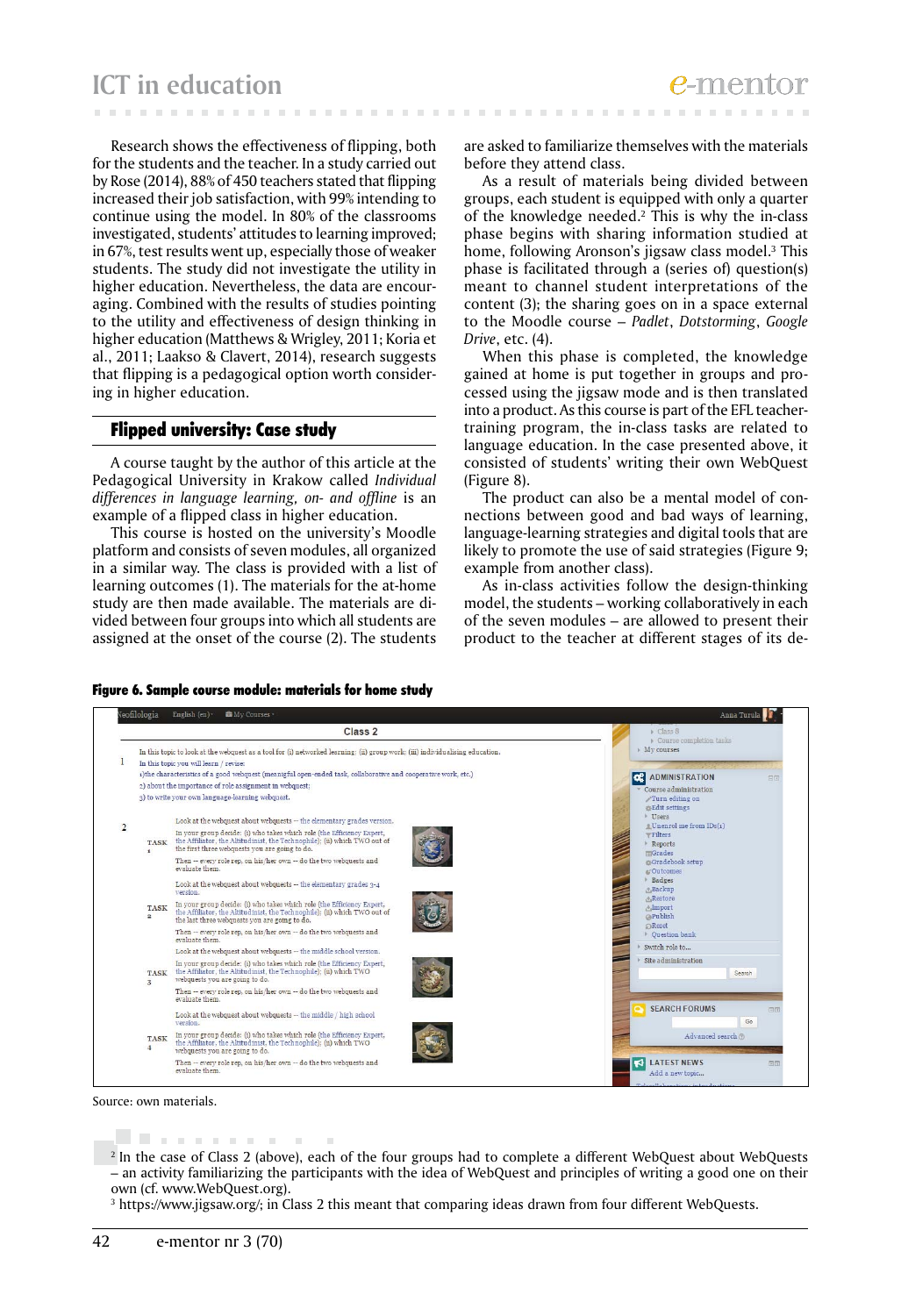# **ICT goes university. Three ideas and their implementations**

#### Figure 7. Sample course module: materials for in-class activities



Source: own materials.

### Figure 8. The WebQuest task

# Write you own webquest The webouest should: 1) be for a predefined age group 2) be an example of a good webquest: collaborative (and not only co-operative), meaningful and open-ended. 3) involve role assignment (you may use or redefine the four roles discussed so far). Don't forget to decide what the final product by the students will be, and how you will assess the task. Please indicate where (which webpage) the webquest will be hosted. Please remember that we live in the world in which finding links between different bits of knowledge is more important that these bits themselves  $\varnothing$

Source: own materials.

### Figure 9. The mind-mapping task



Source: own materials.

velopment. Since all outcomes are aimed at potential learners of English as a foreign language (the students' most likely future professional environment), the teacher acts as both the real user (him/herself) and a kind of proxy (representing hypothetical language

learners). As a result, feedback is offered by the teacher from these two different perspectives (*I like it*./*Your students will possibly like it*.). The evaluation is offered continuously throughout task execution, and the students can make product amendments as they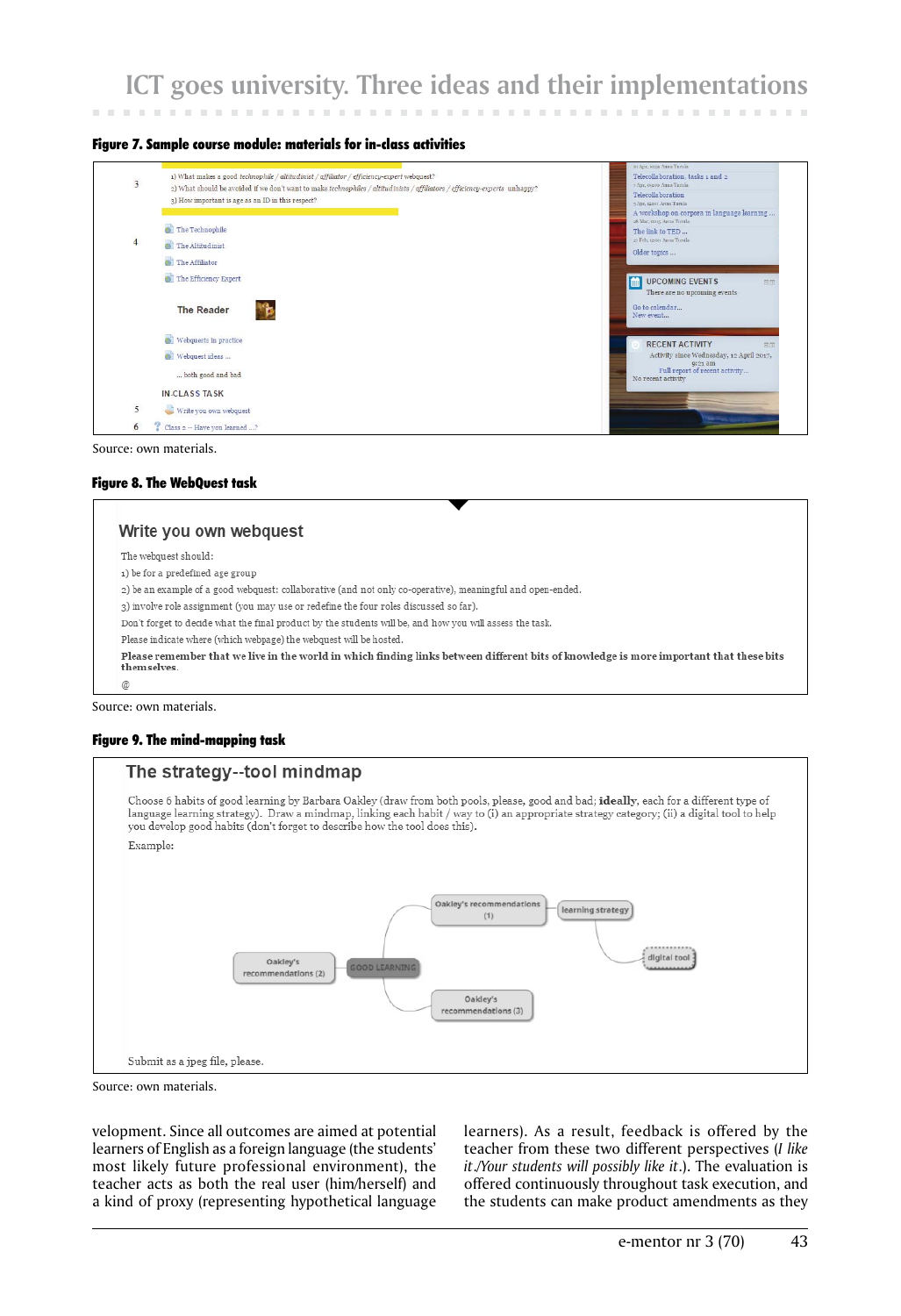see fit. At the end of the in-class time, the outcomes are submitted for the teacher's overall evaluation, which is offered via the Moodle course activity *assignment*. Based on this evaluation, the students can reflect upon the quality of their work and think of potential improvements. The cycle is closed in the next class, when students are asked to self-evaluate, confirming whether or not they have acquired the knowledge and skills promised in the introduction to the module in terms of learning outcomes. The self-evaluation is carried out through a Moodle poll (6).

### **Discussion**

The module presented – similarly to the other 6 modules of the course discussed – can be inscribed into the design thinking cycle presented in Figure 10.

In such a case, the course follows the philosophy of flipped classrooms in a number of ways. The jigsaw class and task-based modes promote collaborative learning. As a result – and this is said based on a threeyear experience teaching the course – each of the seven classes is a beehive of activity, fuelled by both the peer-to-peer sharing of ideas and the teacher's continuous feedback. The at-home phase caters to individual differences in terms of the anytime/anywhere studying mode and offers a variety of materials (text, video, WebQuest). The fact that the form of the class is attractive to students has been confirmed over

3 years of implementation by their in-class involvement, as well as by the favorable opinions expressed in informal exchanges with the teacher.

The observations of and reflection on the implementation of the course are the basis for the following guidelines for flipping classes in higher education:

- (1) The at-home component can be entirely based on ready-made materials, both textual and multimedial. Such was the organization of the course described. However, for a personal touch, the teacher may opt for self-made content. The knowledge of tools4 such as *Screencast-O-matic* or *Present.me* (for video tutorials), *Piktochart* (for infographics), *Timeline<sup>js</sup>* (for timelines) or *Strip Generator* (for comics) would then be useful.
- (2) The jigsaw mode, useful in promoting collaborative learning and group integration, is also potentially problematic for class preparation: knowing that each meeting begins with a sharing phase, some students may choose to come unprepared. If this becomes a problem, the teacher may want to think about solutions, such as students' reports on the at-home reading/watching component.
- (3) Teacher working time is comparable to how much one would invest in non-flipped education. What may be important to know is that this investment is the greatest when choosing materials and evaluating students' work. Special effort needs



# Figure 10. Design thinking at flipped university

4 This is only a selection.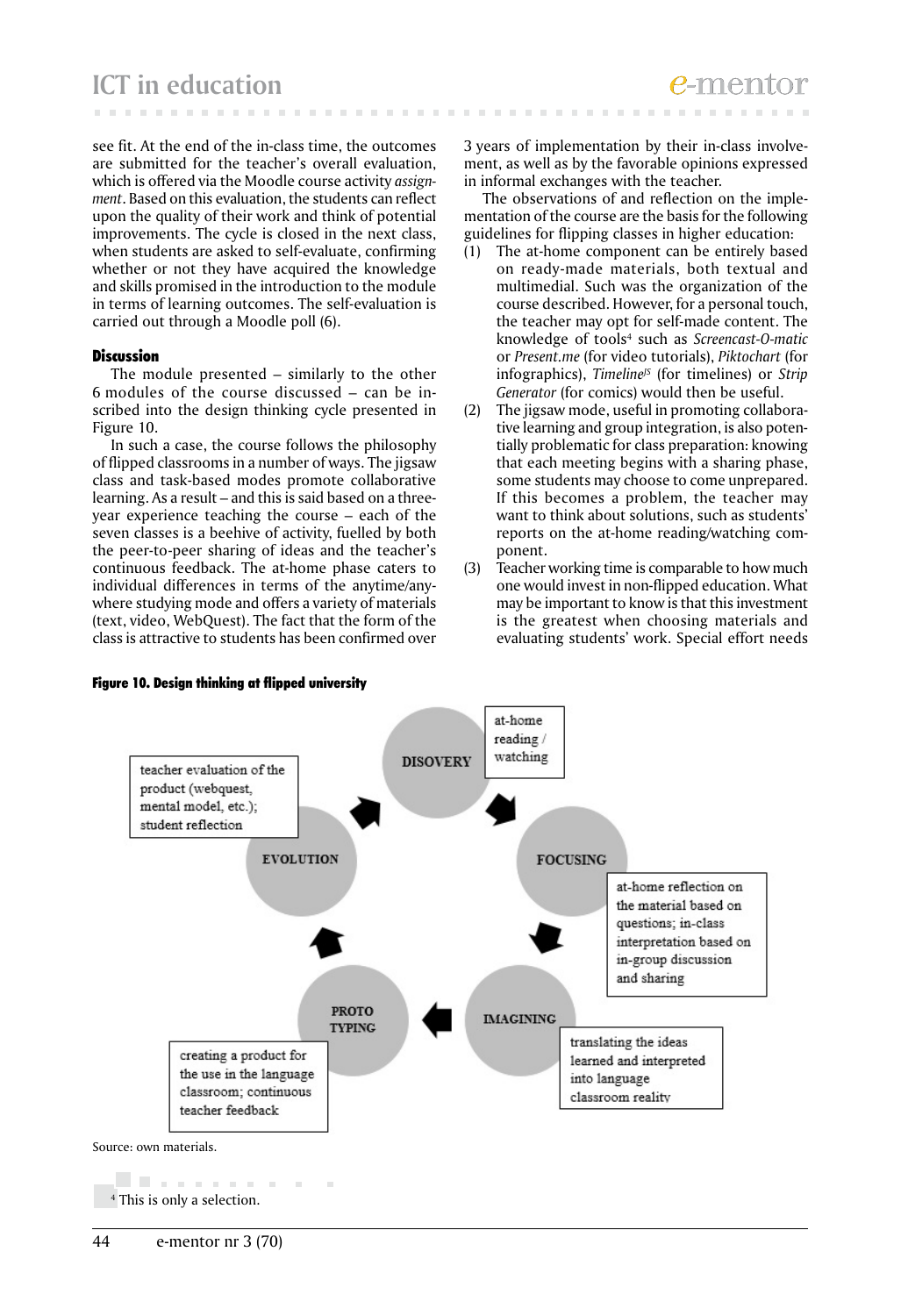to be made for the materials to be closely related to the in-class task; in other words, the activity planned for the meeting should not be possible to finish without the at-home reading/watching component. In turn, feedback on what the students produce in class should be constructive so as to trigger reflection necessary for evolution. Comparatively less is done in class: the teacher only facilitates prototyping; otherwise, their role is marginal. Yet, given that what happens in class is of utmost importance (the experience, the collaboration), it seems legitimate to state that the core of the flip is the in-class task itself. Therefore, the teacher's effort should primarily be directed at devising a good task around which all other actions should revolve.

Overall, flipping should be seen as educational philosophy, rather than a mere technique. New technologies enhance pedagogy by accommodating, individually for each student, the *understanding*, *focusing* (partly) and *evolution* phases of design thinking. They also play a part in the *imagining* and *prototyping* phases, which are carried out in class, while the students translate knowledge into skills in a continuous dialogue with their peers and their teacher. As a result, a community of inquiry is created, which merges the individual and the collaborative.

# Conclusions

The three pedagogical solutions presented in this article constitute three ways in which new technologies can be used in university education to create communities of inquiry. All three cases involve students shifting between *collaborative* and *individual* modes, learning with and from each other, as well as reflecting on the process. In blended tutoring, the two modes change as the alternative forms of tutoring (traditional and online) interweave; in the flipped class–with the altering learning environment–oscillating between the at-home reflective stage and in-class collaboration. In telecollaboration, the *together* mode is so rich and complex that it offers numerous and varied opportunities for *individual* interpretation, re-evaluation and mindshift.

All this, as–hopefully–proven by the three case studies, results from a symbiotic relationship between academic education and technology, a relationship which is flexible and non-reductionist, and which can successfully use—but does not have to be confined to—the university e-learning platform.

### References

Barseghian, T. (2011, May 26). Iterating and ideating: Teachers think like designers. *Mind/Shift.* Retrieved from https://ww2.kqed.org/mindshift/2011/05/26/what-happens-when-teachers-think-like-designers/.

Bashan, B., & Hosblat, R. (2012). Co-teaching through modeling processes: Professional development of students and instructors in a teacher training program. *Mentoring & Tutoring: Partnership in Learning*, *20*(2), 207–226.

Beck, R.J. (2007). The Oxford tutorial system: A learning theory. *Oxford Magazine*, *8th week*, *Trinity term*, 13–17.

Bergmann, J., & Sams, A. (2012). *Flip your classroom: Reach every student in every class every day*. Washington, DC: International Society for Technology in Education.

Cramp, A. (2011). Developing first-year engagement with written feedback. *Active Learning in Higher Education*, *12*(2), 113–124. https://doi.org/10.1177/14697874114 02484

Garrison, D.R. (2011). *E-learning in the 21st century: A framework for research and practice*. New York, NY: Taylor & Francis.

Garrison, D.R., Anderson, T., & Archer, W. (1999). Critical inquiry in a text-based environment: Computer conferencing in higher education. *The Internet and Higher Education*, *2*(2), 87–105. https://doi.org/10.1016/S1096- 7516(00)00016-6

Harris, J.B., Freeman, T.L., & Aerni, P.W. (2009). On becoming educational researchers: The importance of cogenerative mentoring. *Mentoring & Tutoring: Partnership in Learning*, *17*(1), 23–39. https://doi.org/10.1080/13611 260802658546

IDEO LCC. (2012). Design thinking for educators toolkit. Retrieved from https://designthinkingforeducators.com/design-thinking/.

Johnson, B.A., & Harreld, D.J. (2012). Nurturing independent learning in the undergraduate student in H=history: A faculty–student mentoring experience. *Mentoring & Tutoring: Partnership in Learning*, *20*(3), 361–378. https://doi.org/10.1080/13611267.2012.701962

Koria, M., Graff, D., & Karjalainen, T.M. (2011). Learning design thinking: International design business management at Aalto University. *REDIGE Review on Design Innovation and Strategic Management*, *2*(1), 1–21. Retrieved from https://www.researchgate.net/profile/Mikko\_Koria/publication/301279472\_Learning\_Design\_Thinking\_International\_Design\_Business\_Management\_at\_ Aalto University/links/570eace108aee76b9dadf8c8. pdf.

Kurek, M., & Müller-Hartmann, A. (2017). Task design for telecollaborative exchanges: In search of new criteria. *System*, *64*, 7–20. https://doi.org/10.1016/ j.system.2016.12.004

Kurek, M., & Turula, A. (2013). Praca zespołowa online: uwarunkowania kulturowe i edukacyjne – próba analizy. In J. Stańczyk & E. Nowinkiewicz (Eds.), *Dydaktyka językowa a kompetencje* ogólne (pp. 247–259). Bydgoszcz: NKJO.

Laakso, M., & Clavert, M. (2014). Promoting creativity and design thinking skills among university students. Finland: Aalto University Design Factory. 14 p. Retrieved from https://www.academia.edu/11651545/Promoting creativity and design thinking skills among University students.

Matthews, J.H., & Wrigley, C. (2011). Design and design thinking in business and management education and development. *Journal of Learning Design, 10*(1), 41–54. Retrieved from http://www.anzamconference.org/.

Moore, W.G. (1968). *The tutorial system and its tuture*. Oxford, UK: Oxford University Press.

O'Dowd, R., & Ware, P. (2009). Critical issues in telecollaborative task design. *Computer Assisted Language Learning*, *22*(2), 173–188. https://doi.org/10.1080/0958 8220902778369